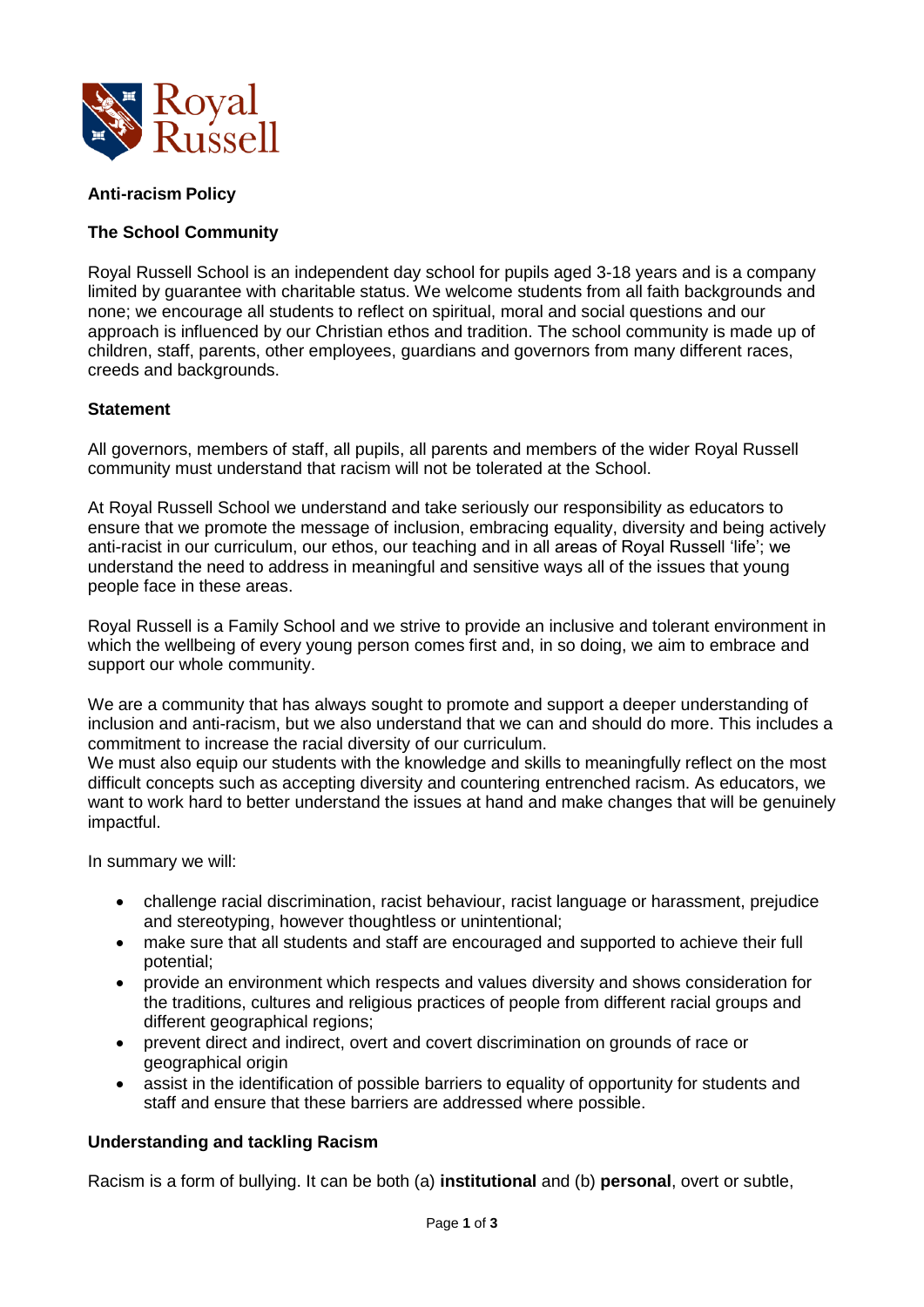intentional or unintentional.

# **a. Institutional racism:**

- *The Stephen Lawrence Inquiry Report* defined this as: 'The collective failure of an organisation to provide an appropriate and professional service to people because of their colour, culture or ethnic origin. It can be seen or detected in processes, attitudes and behaviour which amount to discrimination through unwitting prejudice, ignorance, thoughtlessness and racist stereotyping which disadvantage minority ethnic people.'
- When a child is subject to racist bullying or harassment, their behaviour and attainment are likely to be affected; if the behaviour is treated in isolation without taking into consideration the issues and effects of racism, this can be described as institutional racism. The racist element must be explicitly recognised and dealt with.
- This type of racism is also covert and indirect and therefore can be difficult to identify and address. It is often evident in the assumptions, beliefs and values that affect people's instinctive responses. In can be demonstrated subconsciously in subtle ways and Royal Russell School recognises the need to consciously to challenge such attitudes.

# **b. Personal racism:**

This is often direct and identifiable and can be manifested through harassment and offensive behaviour in the following ways:

- Physical assault against a person or group due to their colour, ethnicity, geographical origin or culture;
- Derogatory name calling, insults, ridiculing and racist jokes;
- Racist graffiti;
- Provocative behaviour such as wearing racist badges or insignia;
- Verbal abuse and threats:
- Incitement of others to behave in a racist way;
- Racist comments within the context of lessons.

Alleged incidents of racism will be investigated by following our Behaviour and Discipline Policies.

If an incidence of racism is proven, the Deputy Head / DSL will need to be informed, so that a thorough investigation can take place and the Deputy Head can decide the appropriate sanction with the Headmaster.

If the Headmaster considers that a hate crime has been committed, he will report the incident to the police:

# <https://www.met.police.uk/advice/advice-and-information/hco/hate-crime/>

Possible disciplinary action by the school would include, but is not limited to:

- parents informed and an official warning issued from the Deputy Head after a proper apology has been made;
- an after school detention;
- a Headmaster's detention on a Saturday morning
- a fixed term exclusion from the school
- repeated or extreme racist behaviour is incompatible with our School values and permanent exclusion may be used in such cases.

In all cases a record of the incident will be kept on file and the perpetrator will be offered appropriate training in order to improve their understanding of the serious nature of their actions.